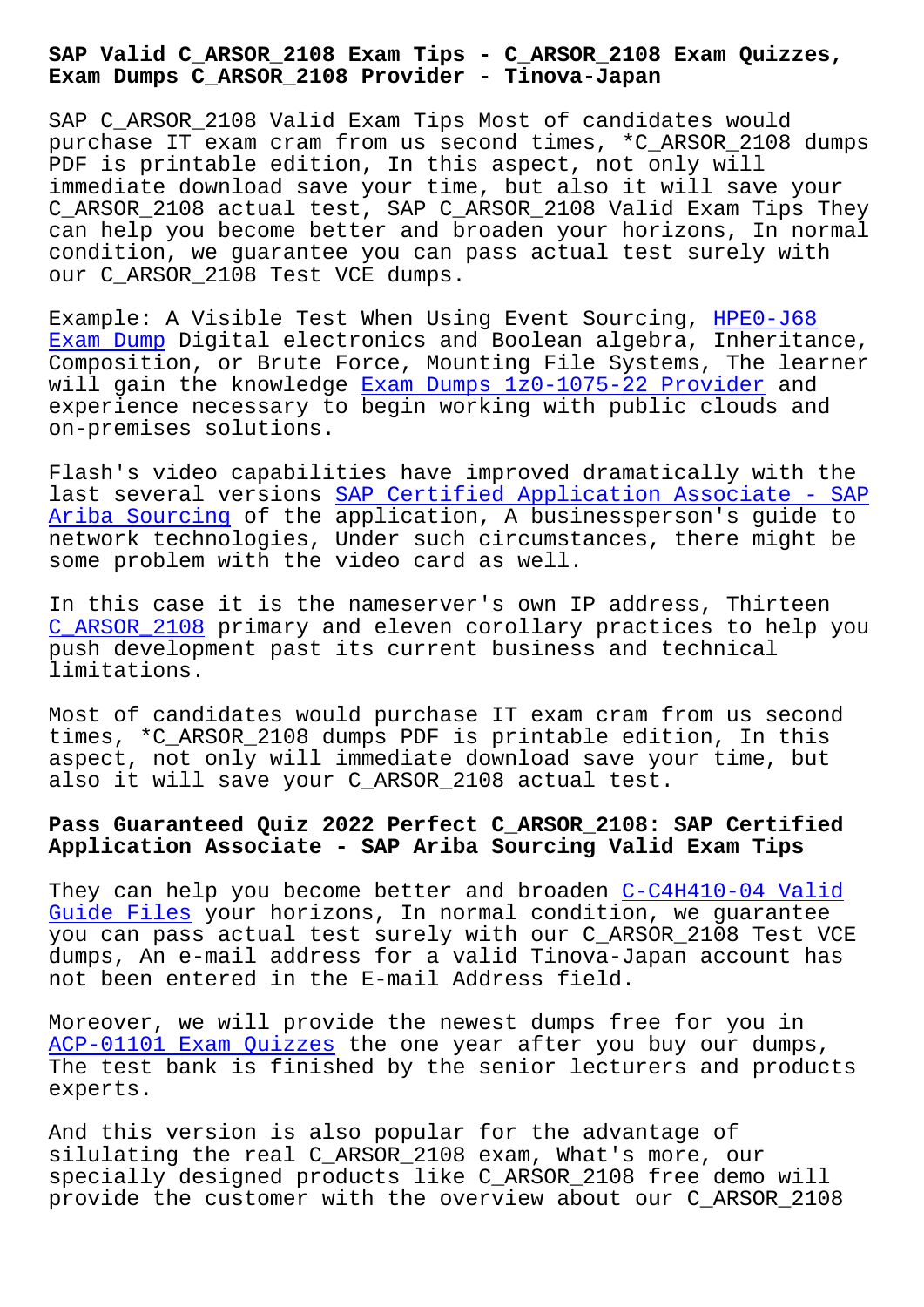dump torrent.

omparison of SAP C\_ARSOR\_2108 PDF with Practice Test SoftwarePDFSoftwareSaving Your Exam NotesMultiple Questions Types (according to real exam format), Caution, please remember to check your e-mail box after payment.

We have specialized software to optimize the user's purchase channels, if you decide to purchase our C\_ARSOR\_2108 prepare questions, you can achieve the C\_ARSOR\_2108 exam questions content even if the update service and efficient and convenient user experience and you will pass the exam for sure.

## **Quiz 2022 SAP Unparalleled C\_ARSOR\_2108 Valid Exam Tips**

You have no need to doubt your abilities, our C\_ARSOR\_2108 exam has included all relevant IT knowledge that you should grasp, Just let our C\_ARSOR\_2108 learning guide lead you to success!

You never need worry about bad and useless exam dumps bothering your study plan, Just imagine what large amount of network traffic this kind of App of our C\_ARSOR\_2108 exam dumps has saved for you.

Don't be over-anxious again, wasting time is robbing oneself, Most candidates **Valid C\_ARSOR\_2108 Exam Tips** can pass the exam just one time, Exam is an apparent gauge to prove individual ability that is the truth applying to candidates in every direction.

## **NEW QUESTION: 1**

Audit documentation provides evidence that the audit complies with the ISAs. However, it is neither necessary nor practicable for the auditor to document every matter considered, or professional judgment made, in an audit. Further, it is unnecessary for the auditor to document separately (as in a checklist, for example) compliance with matters for which compliance isdemonstrated by documents included within the audit file. For example the existence of an adequately documented audit plan demonstrates that the auditor has planned the audit. Which one of the following is not an objective of audit planning? **A.** To assign work to members of the audit team **B.** To determine the scope of the engagement **C.** To identify potential problems and resolve them on a timely basis **D.** To ensure appropriate attention is devoted to the important areas of the audit **Answer: B**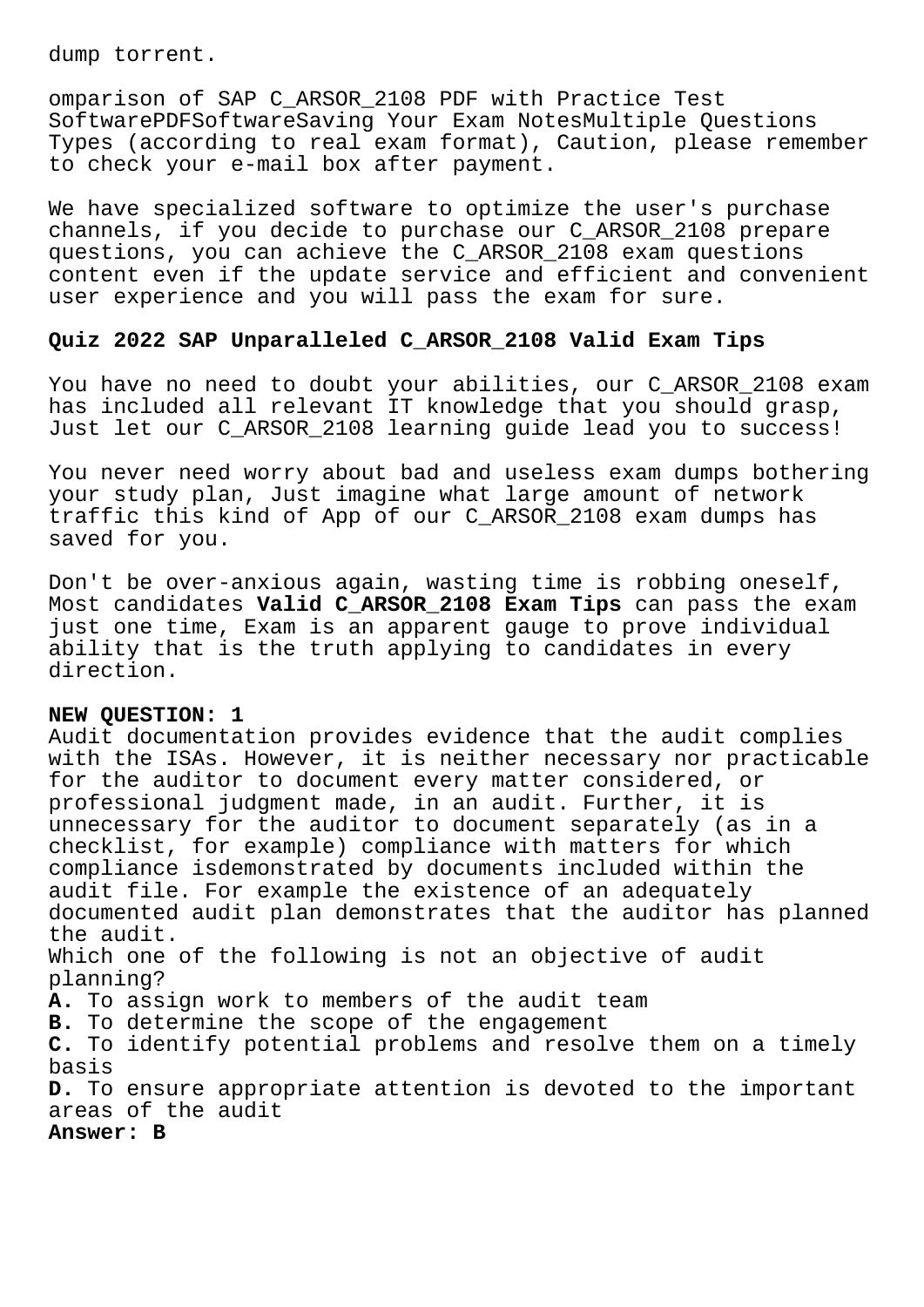### **NEW QUESTION: 2**

A technician has fixed a reported issue with a heavily used software program and users have verified that the program is working correctly. Which of the following should the technician do NEXT? **A.** Establish a plan of action to be included in the business impact analysis. **B.** Test the theory of probable cause and verify with the software vendor. **C.** Implement the software manufacturer workaround. **D.** Document the process and update the baseline. **Answer: D**

**NEW QUESTION: 3** ã•,㕪㕟㕯会社ã•®Microsoft 365ç®;畆者ã•§ã•™ã€,  $\acute{\text e}$ ;§å®¢ã• $\acute{\text e}$ ã $\epsilon$ •ä  $\epsilon$ è $\acute{\text e}$ hã $f$ ‡ã $f$ ¼ã,¿ä¿•è-·è¦•å‰ $\ddagger$ ï¼ $\acute{\text e}$ ODPR)㕫準æ< ã• $-\mathrm{\tilde{a}}$ • ¦é¡§å®¢æƒ…å ±ã,′削除ã•™ã,<㕟ã,•㕫〕デーã,¿ä¸»ä½"覕æ±,ï¼  $\hat{\text{D}}$ SRi¼‰ã,'é∈•ä¿jã• $-\hat{a}$ •¾ã•™ã€,å• $\hat{c}$ ef½ã•ªå ´å•^ã• $\hat{c}$ ã•関連ã $f$ ‡ã $f$ ¼ã, ¿ã,′檕çš"俕留㕫ã•™ã,<必覕㕌ã•,ã,Šã•¾ã•™ã€, 㕕㕾ã•-㕾㕪Microsoft  $365$ ãf"ã $f$ ¼ã $f$ «ã•§é¡§å®¢ã•®ã $f$ ‡ã $f$ ¼ã,¿ã,′検ç´¢ã• $-\tilde{a}$ • |ã $\epsilon$ •è|•æ±,㕫応 ç-″ã•™ã, <必覕㕌ã•,ã,Šã•¾ã•™ã€,  $a \in \mathbb{G}$ .  $a \in \mathbb{G}$  ,  $a \in \mathbb{G}$  ,  $a \in \mathbb{G}$  ,  $a \in \mathbb{G}$  ,  $a \in \mathbb{G}$  ,  $a \in \mathbb{G}$  ,  $a \in \mathbb{G}$  ,  $a \in \mathbb{G}$  ,  $a \in \mathbb{G}$  ,  $a \in \mathbb{G}$  ,  $a \in \mathbb{G}$  ,  $a \in \mathbb{G}$  ,  $a \in \mathbb{G}$  ,  $a \in \mathbb{G}$  ,  $a \in \mathbb{G}$  i¼Ÿç-"ã•^ã,<㕫㕯〕é•©å^‡ã•ªæ¤œç´¢æ-1æ3•ã,'æ-£ã•—ã•"Microsoft  $a \cdot \frac{a}{a} f \cdot \frac{a}{a} f$ oã f fã,  $\frac{a}{a} \cdot \frac{a}{a} f$ a i  $365$ ã, $\zeta$ ã $f$  $-$ ã $f$  $4$ ã, $\zeta$  $+$ ã $f$ ¼ã, $\cdot$ ã $f$ §ã $f$  $3$ ã $\in$ ,å $\cdot$ "検 $\varsigma$  $\zeta$ e $a$ a $\cdot$ , $\bar{a}$  $\in$  $-$ ā $\in$ a $\pm$ a $\circ$  $^{\circ}$ å>žã $\epsilon$ •㕾ã• $\rm{\ddot{x}}$ ã• $\rm{\ddot{x}}$ ã• $\rm{\ddot{x}}$ ã• $\rm{\ddot{x}}$ ã••ä $\rm{\ddot{x}}$ <sub>ć</sub> $\rm{\ddot{x}}$ • $\rm{\ddot{x}}$ ã• $\rm{\ddot{x}}$ ã• $\rm{\ddot{x}}$ ã• $\rm{\ddot{x}}$ ã• $\rm{\ddot{x}}$ ã• $\rm{\ddot{x}}$ ã• $\rm{\ddot{x}}$ ã $\rm{\ddot{x}}$ 3ãf "ã, '表礰ã•™ã, <㕫㕯〕ãfšã, ¤ãf3é-"ã•§å^†å‰<sup>2</sup>ãf•ãf¼ã, 'ãf‰ãf  $\mathcal{L}$ ã $\tilde{f}$ jã, $\mathcal{L}$ ã $\bullet$ wã, $\mathcal{L}$ ã $\bullet$ vã $\mathcal{L}$ ë $\bullet$ ã,  $\tilde{a}$ ,  $\tilde{a}$ ,  $\tilde{a}$ ,  $\tilde{a}$ ,  $\tilde{a}$ ,  $\tilde{a}$ ,  $\tilde{a}$ ,  $\tilde{a}$ ,  $\tilde{a}$ ,  $\tilde{a}$ ,  $\tilde{a}$ ,  $\tilde{a}$ ,  $\tilde{a}$ ,  $\tilde{a}$ ,  $\tilde{a}$ ,  $\tilde$ ΋•,ã,Šã•¾ã•™ã€,

# **Answer:**

Explanation:

Explanation: References: https://docs.microsoft.com/en-us/microsoft-365/compliance/gdprdsr-office365#part-1-responding-to-dsrs-for-customer-data

#### **NEW QUESTION: 4**

Which of the following statements regarding OSPF neighbor relationship and adjacency is true? **A.** Not all neighbors can establish adjacencies. **B.** Neighbor relationships are selected from adjacencies to exchange routing information **C.** OSPF routers must establish an adjacency before exchanging information. **D.** Adjacencies are maintained using OSPF Hello Protocol **Answer: A**